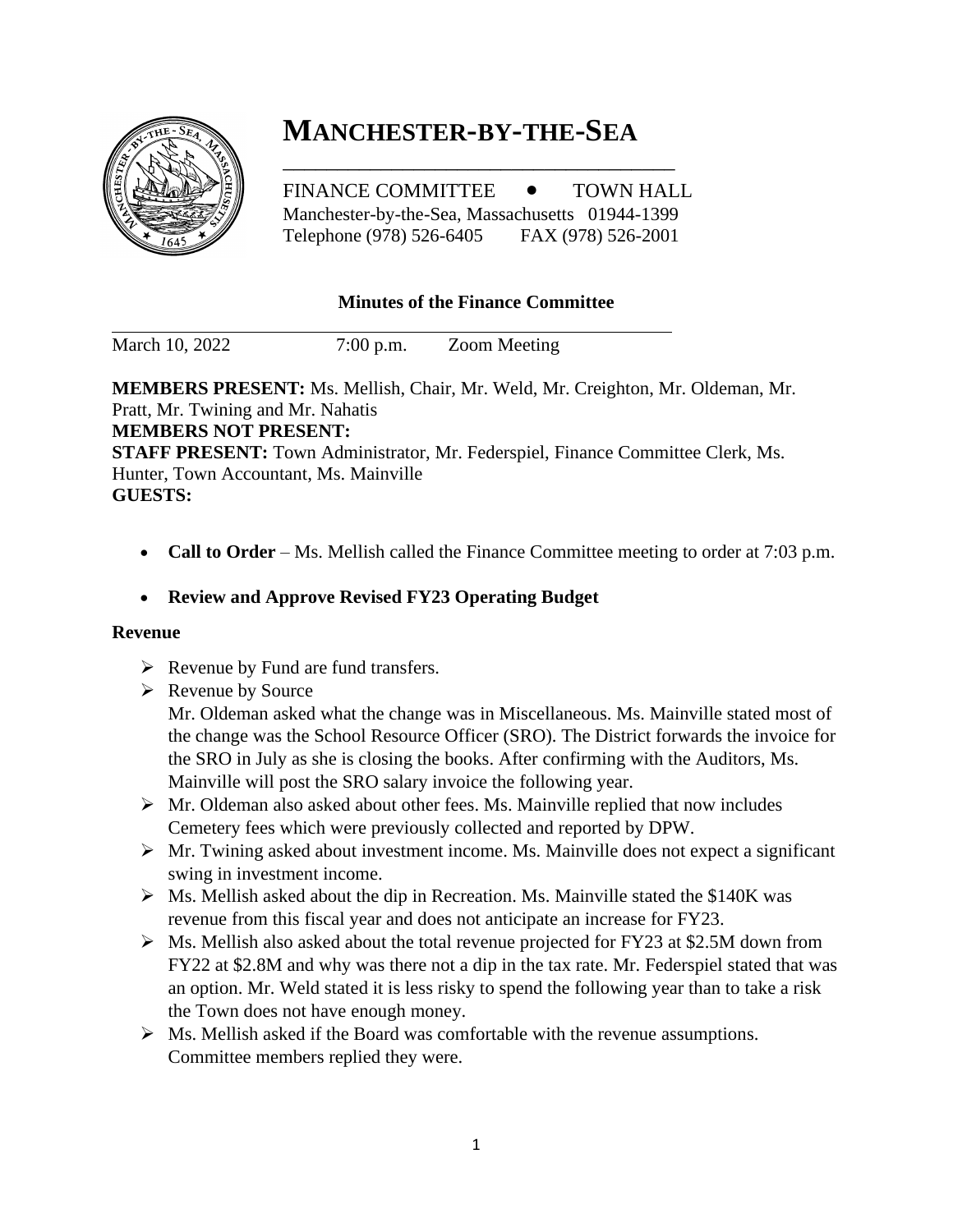## **Operating Budget**

Town Administrator's Budget \$523,232.00 (no changes)

*Mr. Oldeman moved to approve the Town Administrator's Budget in the amount of \$523,232.00; Mr. Twining seconded the motion. The motion passed unanimously by roll call vote.*

Information and Technology \$152,000.00

*Mr. Weld moved to approve the Information and Technology Budget in the amount of \$152,000.00; Mr. Nahatis seconded the motion. The motion passed unanimously by roll call vote.*

Town Hall Common \$38,200.00 (the majority of Town Hall Budget has been moved to Facilities)

*Mr. Weld moved to approve the Town Hall Common budget in the amount of \$38,200.00; Mr. Oldeman seconded the motion. The motion passed unanimously by roll call vote.*

## Finance Committee \$4,100.00

*Mr. Weld moved to approve the Finance Committee budget in the amount of \$4,100.00; Mr. Oldeman seconded the motion. The motion passed unanimously by roll call vote.*

Finance Committee Reserve Fund \$210,000.00 Mr. Federspiel stated in his memo \$50K had been added to the Finance Committee Reserve Fund in anticipation of increased energy costs.

Mr. Federspiel added for FY22 there will not be enough in the Reserve Fund to pay for increases in Fire Department overtime and legal expenses. He noted that if the funds are in the Finance Committee Reserve Fund there is more flexibility in accessing the funds.

*Mr. Weld moved to approve the Finance Committee Reserve Fund in the amount of \$210,000.00; Mr. Nahatis seconded the motion. The motion passed unanimously by roll call vote.*

Town Clerk \$112,499.00

*Mr. Weld moved to approve the Town Clerk's budget in the amount of \$112,499.00; Mr. Nahatis seconded the motion. The motion passed unanimously by roll call vote.*

Elections \$27,506.00

*Mr. Weld moved to approve the Elections budget in the amount of \$26,506.00; Mr. Nahatis seconded the motion. The motion passed with six members voting affirmatively and one member abstaining.*

## Parking Clerk \$26,589.00

*Mr. Weld moved to approve the Parking Clerk budget in the amount of \$26,589.00; Mr. Twining seconded the motion. The motion passed unanimously by roll call vote.*

Accountant \$342,230.00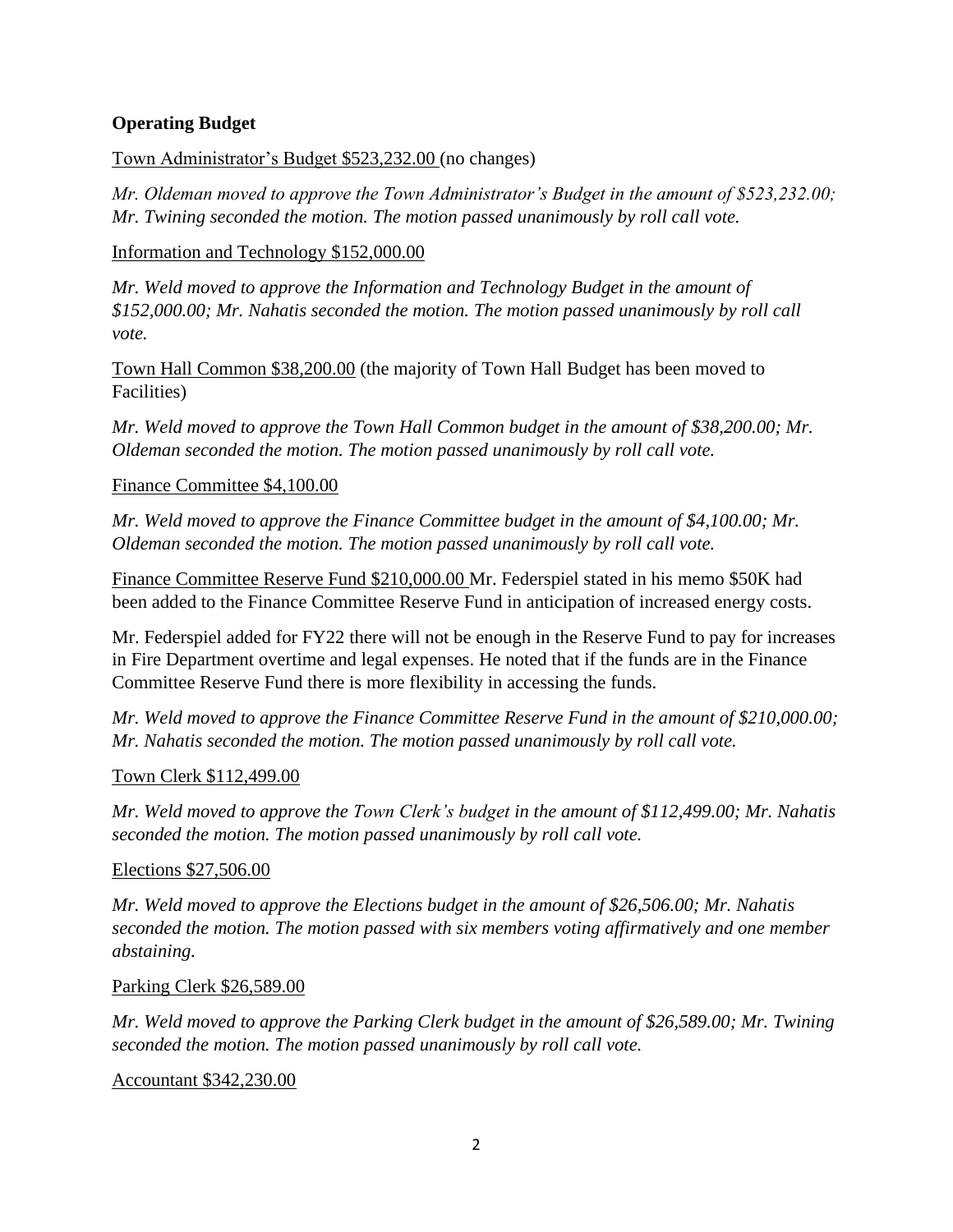*Mr. Weld moved to approve the Accountant's budget in the amount of \$342,230.00; Mr. Oldeman seconded the motion. The motion passed unanimously by roll call vote.*

## Assessor \$191,429.00

*Mr. Oldeman moved to approve the Assessor's Budget in the amount of \$191,429.00; Mr. Weld seconded the motion. The motion passed unanimously by roll call vote.*

## Building Department \$113,037.00

*Mr. Nahatis moved to approve the Building Department budget in the amount of \$113,037.00; Mr. Twining seconded the motion. The motion passed unanimously by roll call vote.*

## Treasurer Collector \$4,358,839.00

*Mr. Twining moved to approve the Treasurer Collector's budget in the amount of \$4,358,839.00; Mr. Oldeman seconded the motion. The motion passed unanimously by roll call vote.*

## Zoning Board of Appeals \$20,370.00

*Mr. Weld moved to approve the Zoning Board of Appeals budget in the amount of \$20,370.00; Mr. Oldeman seconded the motion. The motion passed unanimously with six members voting affirmatively and Mr. Creighton abstaining.* 

## Planning Department \$107,753.00

*Mr. Weld moved to approve the Planning Department budget in the amount of \$107,753.00; Mr. Twining seconded the motion. The motion passed unanimously by roll call vote.*

## Police Department \$1,973,999.00

*Mr. Weld moved to approve the Police Department budget in the amount of \$1,973,999.00; Mr. Twining seconded the motion. The motion passed unanimously by roll call vote.*

## Animal Control Officer \$16,315.00

*Mr. Weld moved to approve the Animal Control Officer's budget in the amount of \$16,315.00; Mr. Twining seconded the motion. The motion passed unanimously by roll call vote.*

## Fire Department \$1,582,539.00

*Mr. Weld moved to approve the Fire Department budget in the amount of \$1,582,539.00; Mr. Oldeman seconded the motion. The motion passed with six members voting affirmatively and Mr. Pratt voting no.*

## Harbormaster \$212,969.00

*Mr. Weld moved to approve the Harbormaster's budget in the amount of \$212,969.00; Mr. Creighton seconded the motion. The motion passed unanimously by roll call vote.*

## DPW \$1,258,255.00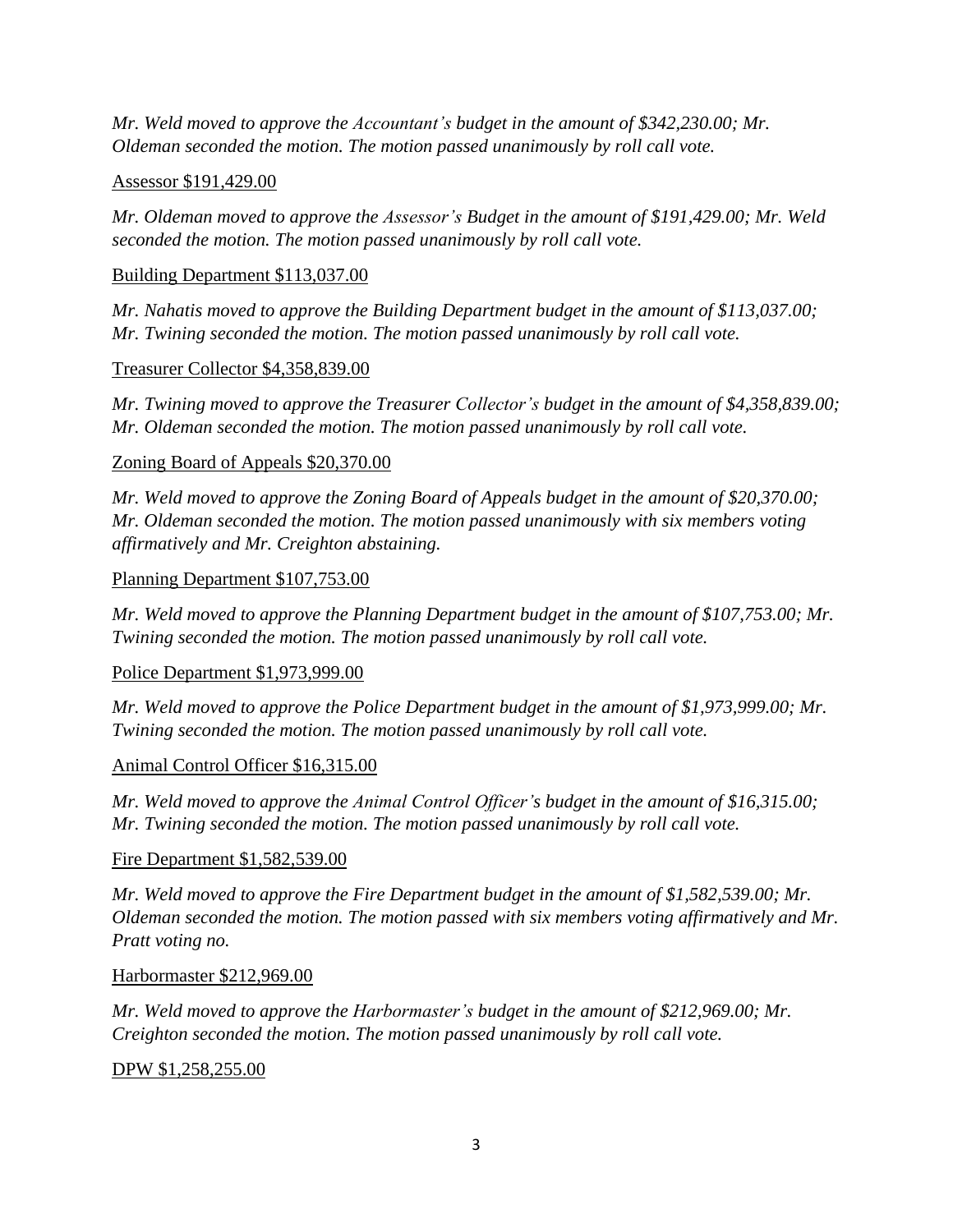*Mr. Oldeman moved to approve the DPW budget in the amount of \$1,258,255.00; Mr. Creighton seconded the motion. The motion passed unanimously by roll call vote.*

## Snow and Ice Removal \$202,000.00

*Mr. Twining moved to approve the Snow & Ice Removal budget in the amount of \$202,000.00; Mr. Nahatis seconded the motion. The motion passed unanimously by roll call vote.*

## Sanitation \$58,500.00

*Mr. Twining moved to approve the Sanitation budget in the amount of \$58,500.00; Mr. Nahatis seconded the motion. The motion passed unanimously by roll call vote.*

## Rubbish Collection \$600,000.00

*Mr. Twining moved to approve the Rubbish Collection in the amount of \$600,000.00; Mr. Oldeman seconded the motion. The motion passed unanimously by roll call vote.*

## Facilities \$154,337.00

*Mr. Oldeman moved to approve the Facilities budget in the amount of \$154,337.00; Mr. Weld seconded the motion. The motion passed unanimously by roll call vote.*

## Streetlights \$60,000.00

*Mr. Twining moved to approve the Streetlights budget in the amount of \$60,000.00; Mr. Oldeman seconded the motion. The motion passed unanimously by roll call vote.*

## Historic District Commission \$5,950.00

*Mr. Twining moved to approve the Historic District Commission budget in the amount of \$5,950.00; Mr. Oldeman seconded the motion. The motion passed unanimously by roll call vote.*

## Conservation Commission \$71,895.00

*Mr. Creighton moved to approve the Conservation Commission budget in the amount of \$71,895.00; Mr. Oldeman seconded the motion. The motion passed unanimously by roll call vote.*

## Board of Health \$126,514.00

*Mr. Pratt moved to approve the Board of Health budget in the amount of \$126,514.00; Mr. Oldeman seconded the motion. The motion passed unanimously by roll call vote.*

## Veterans Services \$20,000.00

*Mr. Weld moved to approve the Veterans Services budget in the amount of \$20,000.00; Mr. Twining seconded the motion. The motion passed unanimously by roll call vote.*

## Council on Aging \$199,479.00

*Mr. Oldeman moved to approve the Council on Aging budget in the amount of \$199,479.00; Mr. Twining seconded the motion. The motion passed unanimously by roll call vote.*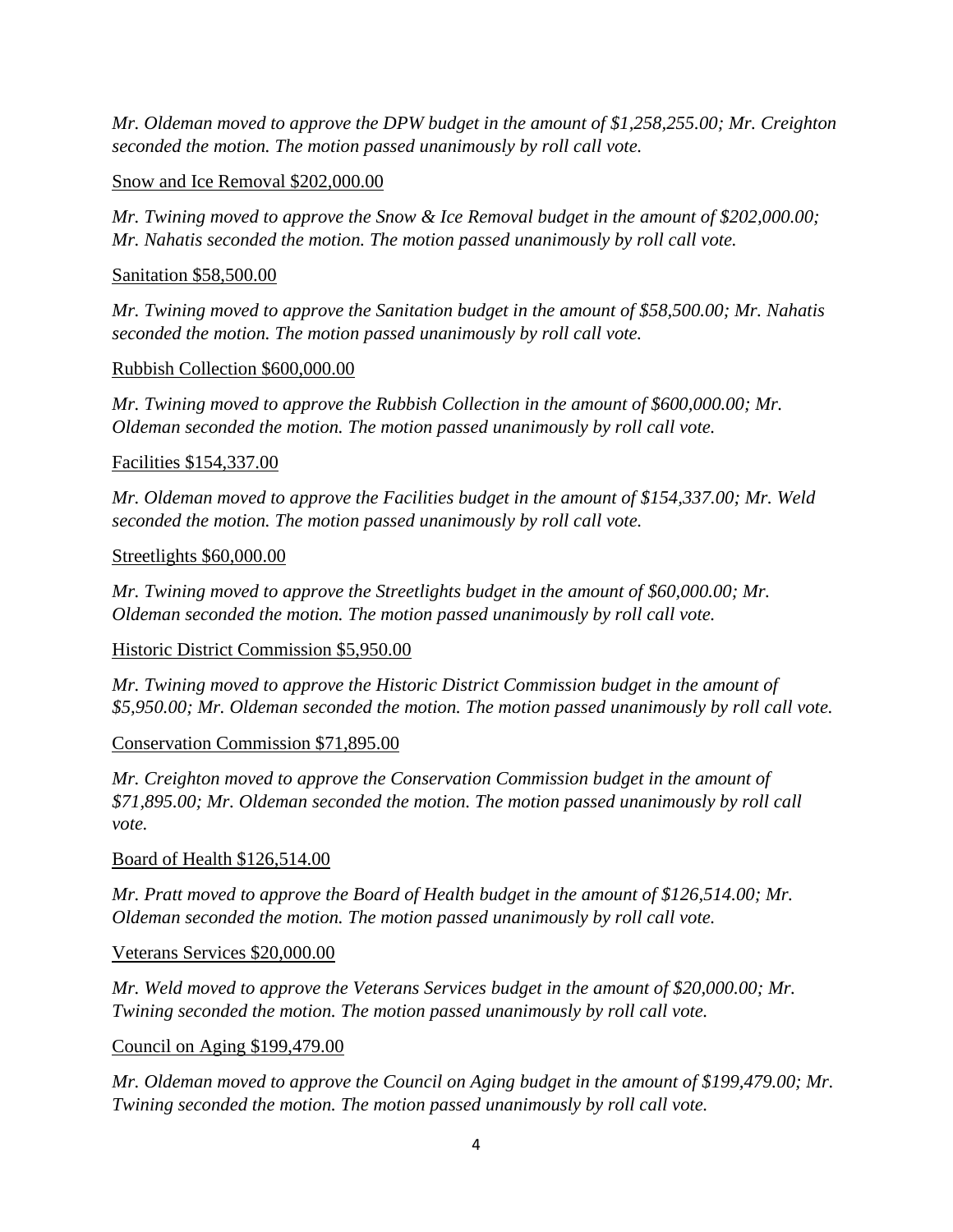## Library \$508,929.00

*Mr. Twining moved to approve the Library budget in the amount of \$508,929.00; Mr. Nahatis seconded the motion. The motion passed unanimously by roll call vote.*

## Parks & Recreation \$161,056.00

*Mr. Weld moved to approve the Parks & Recreation budget in the amount of \$161,056.00; Mr. Twining seconded the motion. The motion passed unanimously by roll call vote.*

## Singing Beach \$166,217.00

*Mr. Oldeman moved to approve the Singing Beach budget in the amount of \$166,217.00; Mr. Twining seconded the motion. The motion passed unanimously by roll call vote.*

## Tucks Point and Crowell Chapel \$25,820.00

*Mr. Twining moved to approve the Tucks Point and Crowell Chapel budget in the amount of \$25,820.00; Mr. Nahatis seconded the motion. The motion passed unanimously by roll call vote.*

## Public Celebrations \$13,000.00

*Mr. Weld moved to approve the Public Celebrations budget in the amount of \$13,000.00; Mr. Twining seconded the motion. The motion passed unanimously by roll call vote.*

## Water Department \$556,060.00

*Mr. Oldeman moved to approve the Singing Beach budget in the amount of \$556,060.00; Mr. Twining seconded the motion. The motion passed unanimously by roll call vote.*

An initial motion by Mr. Weld and seconded by Mr. Oldeman was rescinded to correct the amount of the budget from \$563,060.00 to \$556,060.00.

## Water Treatment Plant \$612,720.00

*Mr. Weld moved to approve the Water Treatment Plant budget in the amount of \$612,720.00; Mr. Creighton seconded the motion. The motion passed unanimously by roll call vote.*

## Sewer Department \$1,001,120.00

*Mr. Twining moved to approve the Sewer Department budget in the amount of \$1,001,120.00; Mr. Nahatis seconded the motion. The motion passed unanimously by roll call vote.*

## Public Education \$19,150,713.00

*Mr. Weld moved to approve the Public Education budget in the amount of \$19,150,713.00; Mr. Creighton seconded the motion. The motion passed unanimously by roll call vote.*

## Non-Appropriated Funds \$183,898.00

*Mr. Twining moved to approve Non-Appropriated Funds in the amount of \$183,898.00; Mr. Oldeman seconded the motion. The motion passed unanimously by roll call vote.*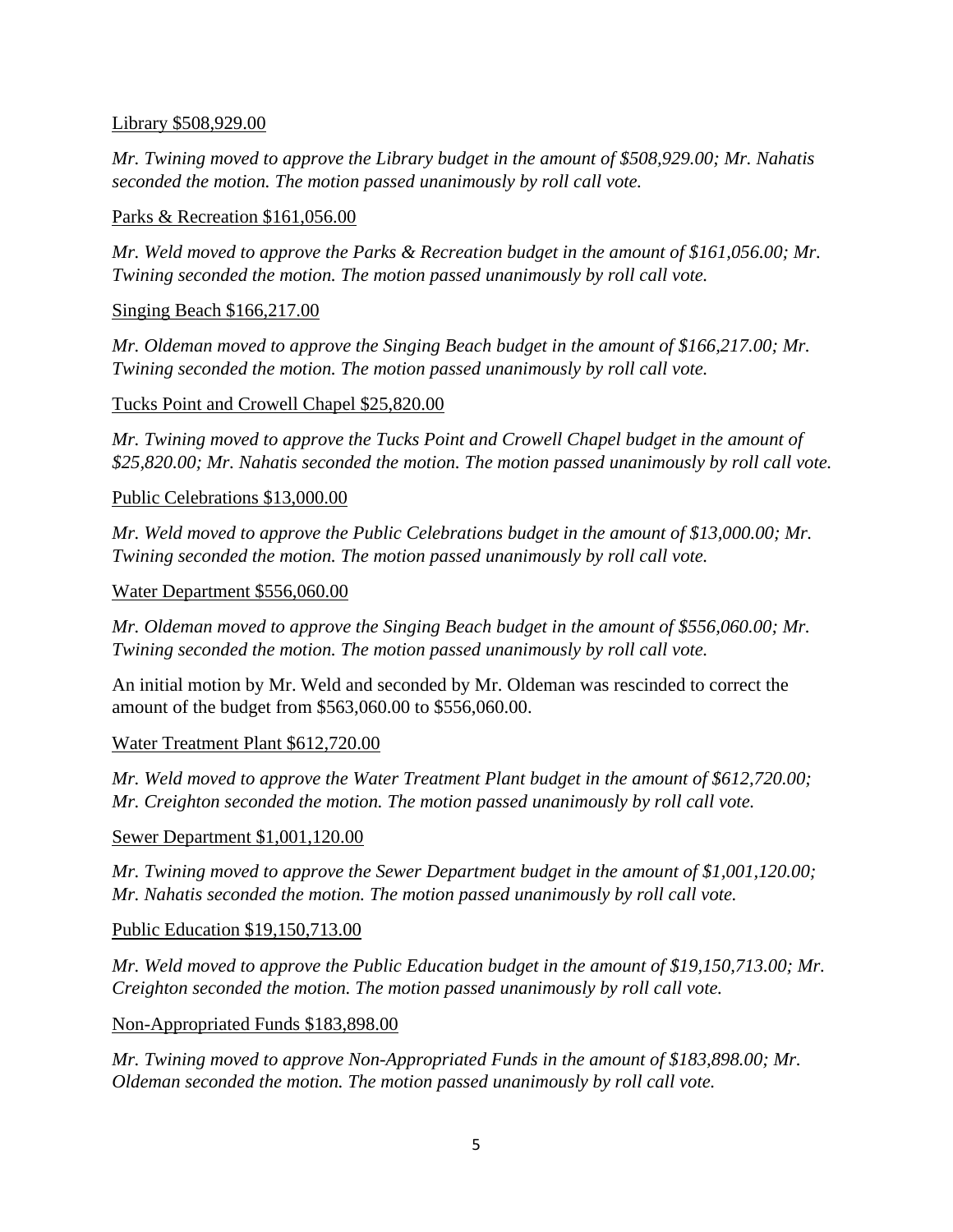## • **Review and Approve Revised FY23 Capital Budget**

Ms. Mellish asked for an update on the Harbormaster's capital budget. Mr. Federspiel stated the addition of water and electric for Reed Park was removed and the Harbormaster's pickup truck added in place of water and electric. Other items were replaced due to a change in the new/used Eastern boat for the Harbormaster. The Harbormaster has located a used Eastern at a favorable cost allowing for the \$110K approved at Fall Town Meeting to go to the purchase of the used Eastern and cover the costs of new engines for the Safe Boat and an upgrade for the pump out boat.

Mr. Weld complimented the Harbormaster on his accomplishment and noted the Harbor Advisory Committee (HDC) was reluctant to raise the cost of overnight docking at Reed Park in the event the Town could overprice ourselves. Mr. Weld informed the HDC part of the Finance Committee's thinking was to avoid a party atmosphere and suggested the inherent value of the pier was likely higher than anticipated.

Mr. Federspiel indicated with the savings realized from the acquisition of the used Eastern would the Committee consider adding the Reed Park upgrades back to the Capital Budget. Ms. Mellish stated she preferred to leave Reed Park out for this year.

DPW Mr. Dam had previously indicated he would wait on the vehicle replacement and substitute the vehicle replacement with the pole barn and generator replacement for Town Hall. Since Sweeney Park has been moved to FY24 and as a result FY24 would be a year with significant Capital costs, it was decided to put the vehicle replacement back into the FY23 budget. The vehicle is a large dump truck that also serves as a snowplow at a cost of \$245K.

*Mr. Weld moved to approve \$3,457,425 as outlined in the FY23 Capital Budget with \$1,667,000 from taxation and \$1,790,425 from other funds; Mr. Creighton seconded the motion. The motion passed unanimously by roll call vote.*

## • **Discuss optional budget Warrant Articles and impact on tax rate**



Draft Warrant Articles ATM 4.25.22.pdf

Mr. Federspiel indicated there are likely three Articles in addition to the usual Articles in the Annual Town Meeting (ATM) Warrant:

- 1) Planning Board proposed Zoning By-Law change for the LCD
- 2) Local option to add a Room Tax on short-term rentals
- 3) Change the name of the Board of Selectmen to Select Board

The Committee discussed the Planning Board's proposed Zoning By-Law change to allow for a change in use. Ms. Mellish is concerned that the Finance Committee will be asked to opine on the financial impact of the Article and while deciding on something as nebulous as a Zoning Change. Indicating the Committee would need to determine if revenue vs. cost to the Town had been researched and determined.